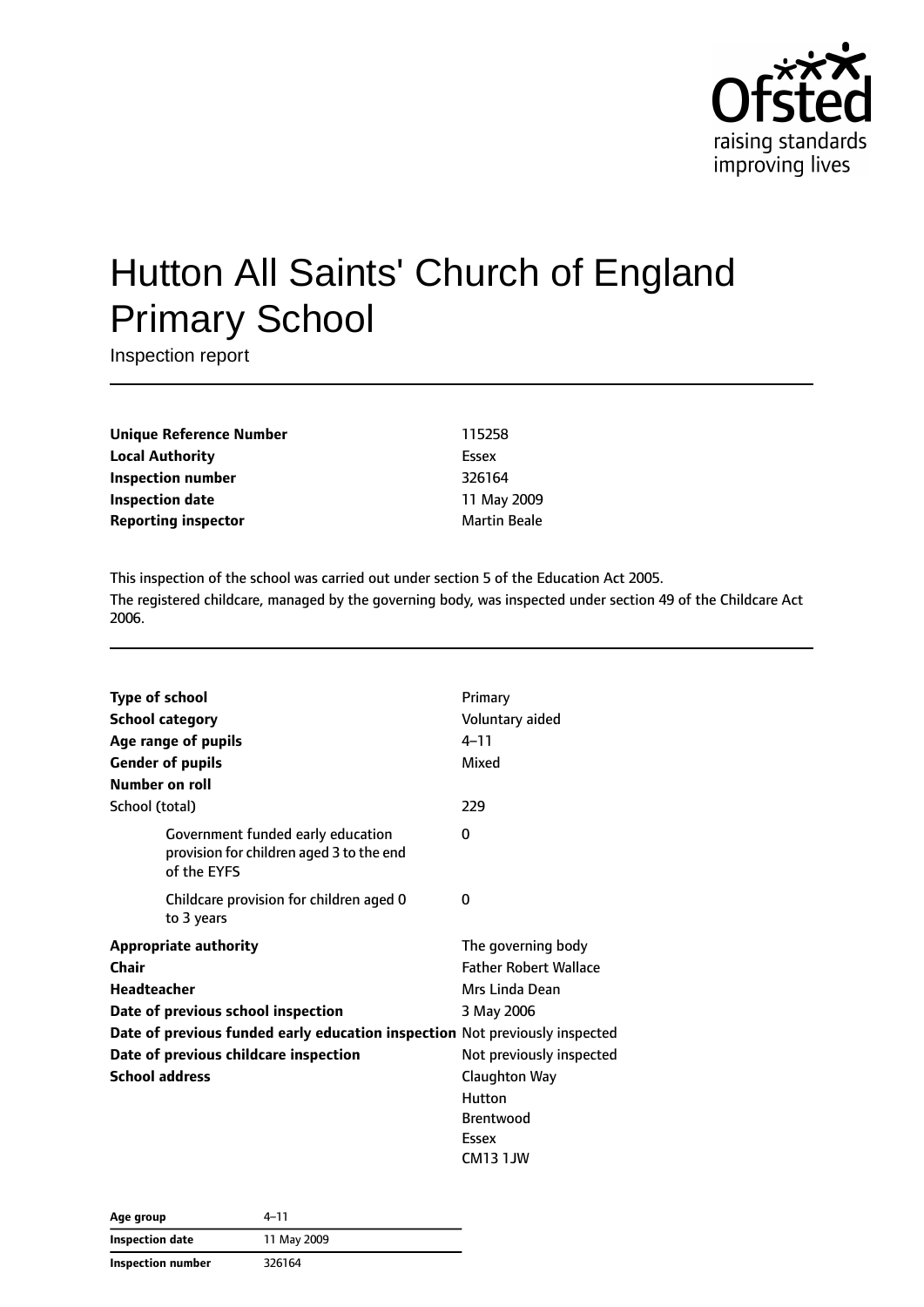**Telephone number** 01277213945 **Fax number** 01277230046

| Age group         | 4–11        |
|-------------------|-------------|
| Inspection date   | 11 May 2009 |
| Inspection number | 326164      |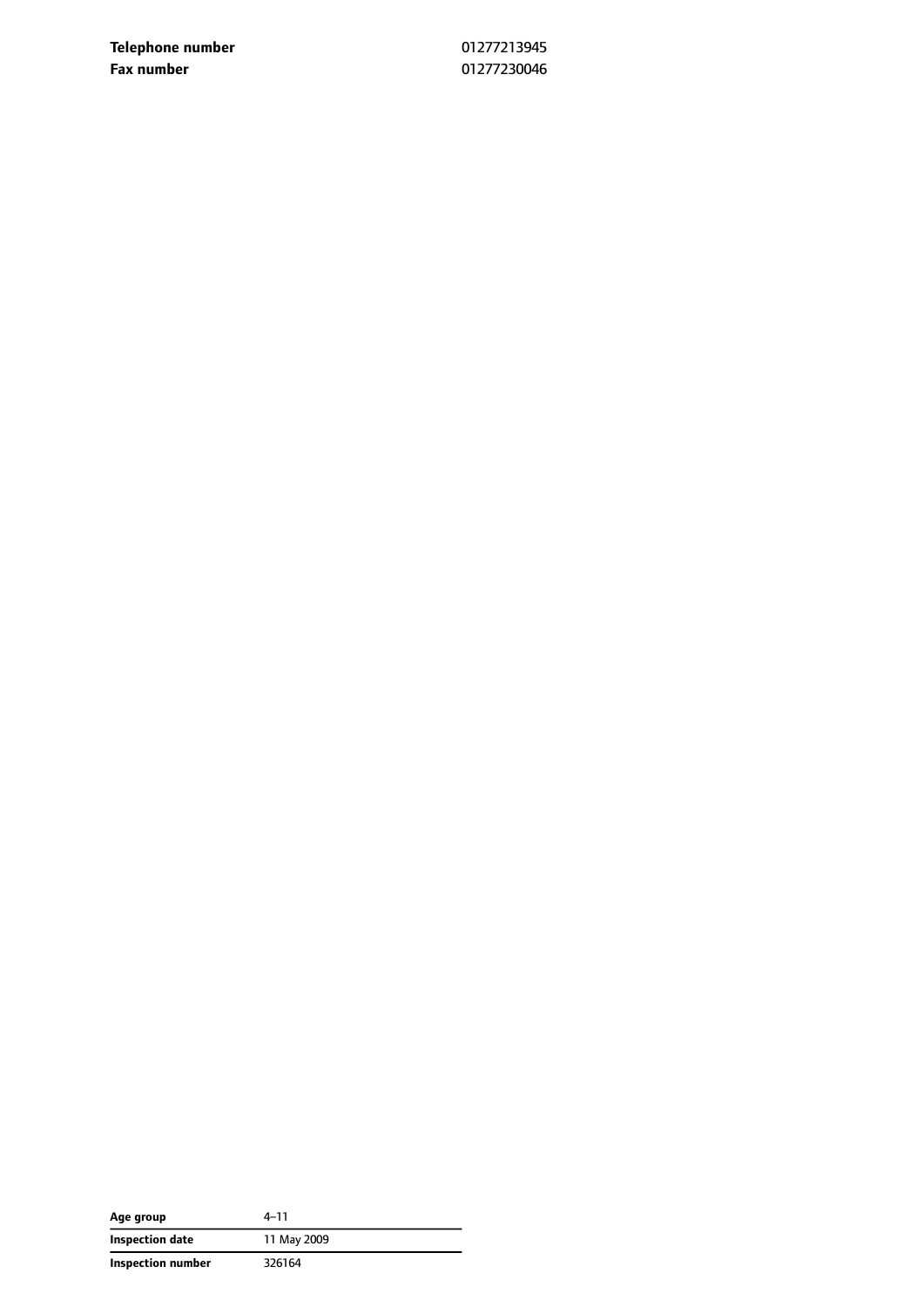.

<sup>©</sup> Crown copyright 2009

Website: www.ofsted.gov.uk

This document may be reproduced in whole or in part for non-commercial educational purposes, provided that the information quoted is reproduced without adaptation and the source and date of publication are stated.

Further copies of this report are obtainable from the school. Under the Education Act 2005, the school must provide a copy of this report free of charge to certain categories of people. A charge not exceeding the full cost of reproduction may be made for any other copies supplied.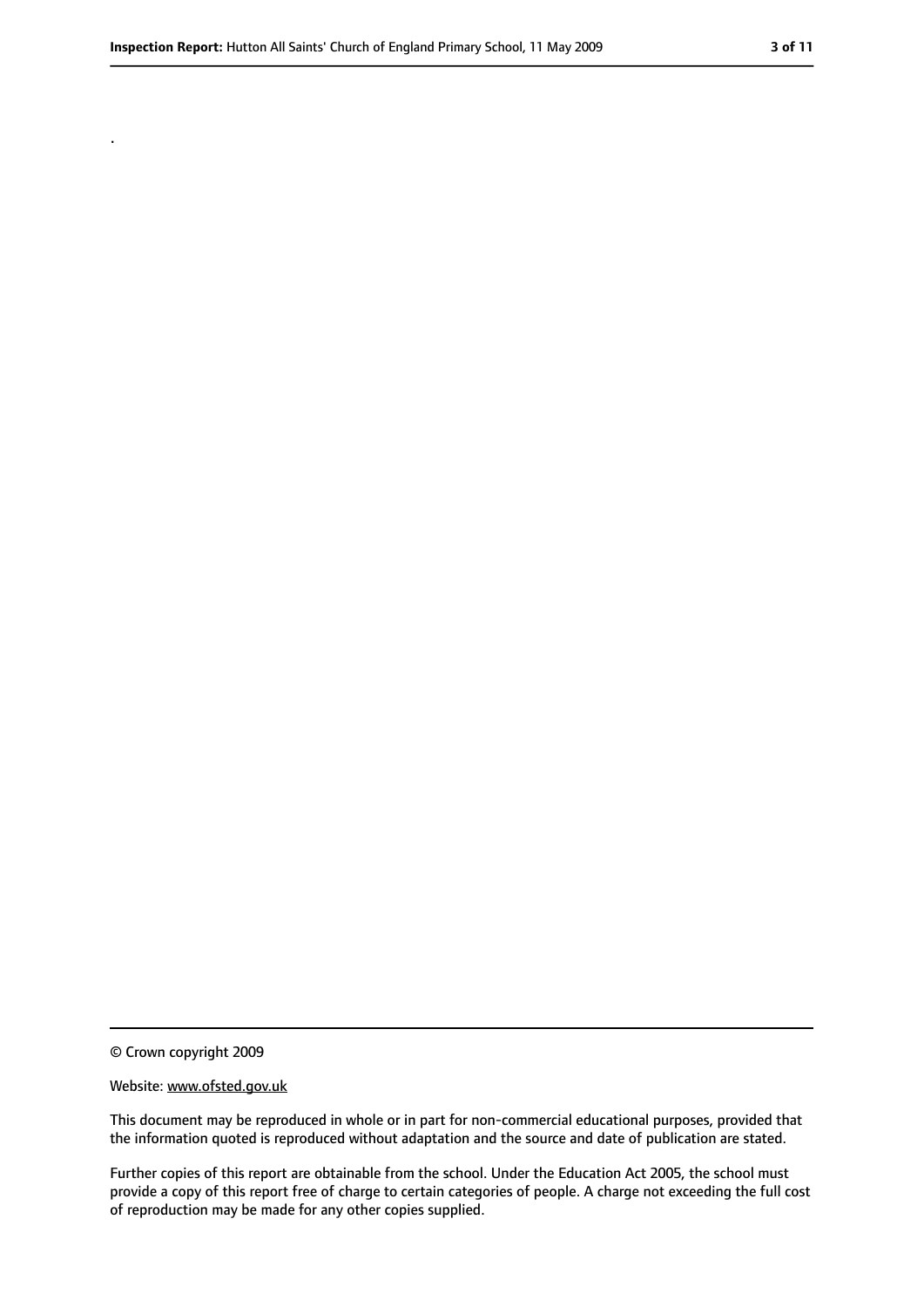# **Introduction**

The inspection was carried out by two additional inspectors. The inspection focused on:

- the impact of action to improve standards of writing
- the progress made in developing the pupils' problem-solving skills in mathematics
- the extent to which the learning of Reception children is linked to the outside classroom.

Evidence was gathered from observations of parts of lessons, school assessment data, a scrutiny of pupils' work and school documents, discussions with pupils, staff and the chair of governors, and from the parents' questionnaires. Other aspects of the school's work were not investigated in as much detail, but the inspectors found no evidence to suggest that the school's own assessments, as given in its self-evaluation, were not justified, and these have been included where appropriate in this report.

#### **Description of the school**

There are more boys than girls in this average sized primary school. Free school meal eligibility is low, partly because a cooked lunch is not provided. The proportion of pupils from minority ethnic backgrounds is half the national average and the proportion of the pupils with a mother tongue other than English is below average. There are considerably fewer pupils who need additional support with their learning than in other primary schools. Provision for children in the Early Years Foundation Stage is through a Reception class. The school has gained the Healthy Schools award and Activemark and a Financial Management in schools award.

#### **Key for inspection grades**

| Grade 1 | Outstanding  |
|---------|--------------|
| Grade 2 | Good         |
| Grade 3 | Satisfactory |
| Grade 4 | Inadequate   |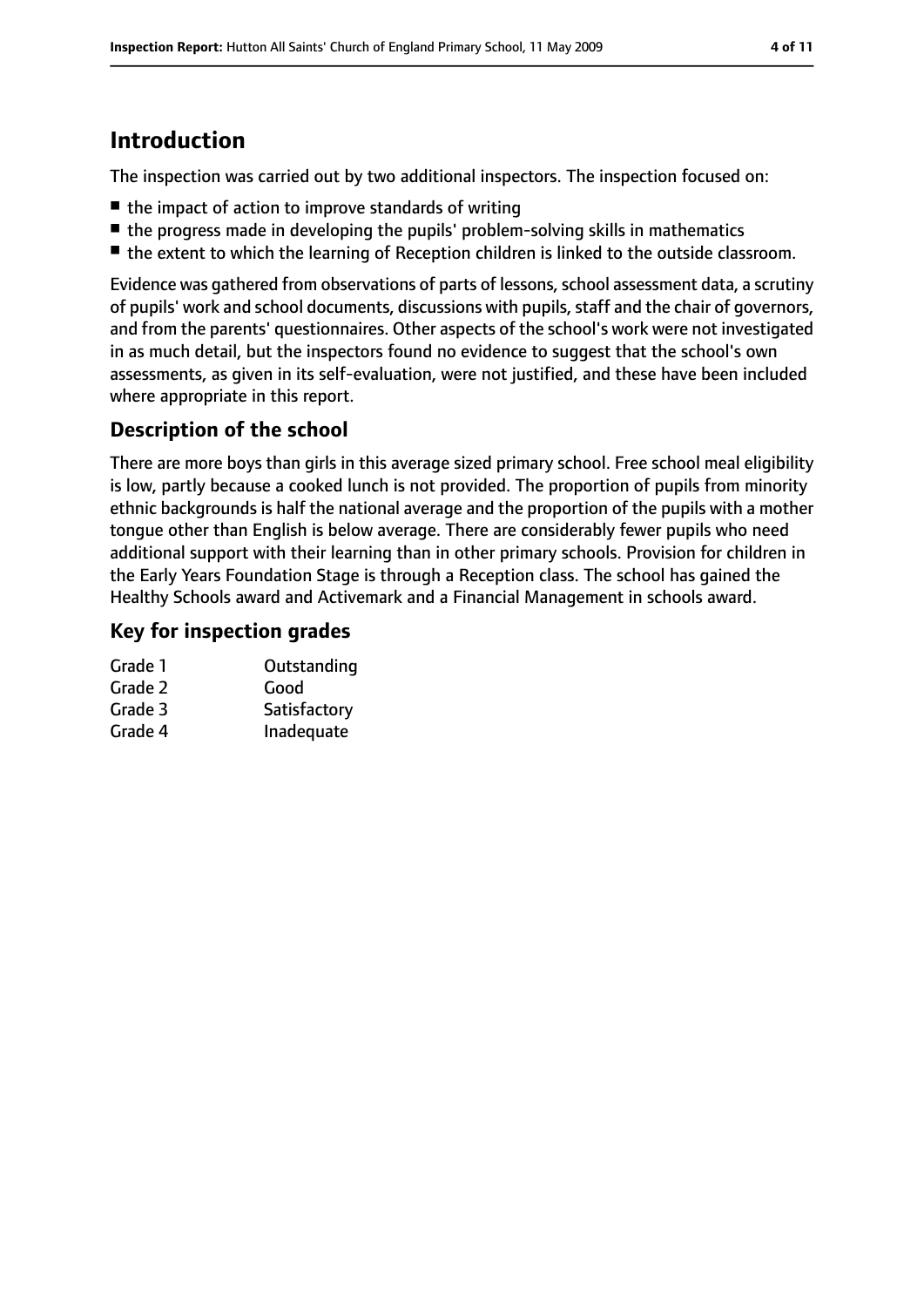## **Overall effectiveness of the school**

#### **Grade: 1**

The school has taken great strides forward in recent years and is now providing an outstanding quality of education for its pupils. There are many reasons why the school has improved and continues to do so. Chief of these is that the headteacher has very high expectations of pupils and staff alike. She sets ambitious targets for everyone and does her utmost to ensure that these can be met. Great care is taken to monitor how well each pupil is progressing both academically and in their personal development. No stone is left unturned when action is needed if there are signs that an individual might be struggling and needing extra support with their learning or their language development. One parent commented accurately on this when writing, 'My daughter's teachers have always been totally supportive and it is always a pleasure to meet with them and know they truly know my child and her strengths and weaknesses.'

Self evaluation is rigorous and accurate. There has been a relentless and successful drive to improve the quality of teaching, by carefully checking how well pupils are learning, setting goals for teachers and then providing individual support and quidance for these to be achieved. Teaching is now consistently at least good across the school, with much that is outstanding. This has been the major reason for the significant improvements in pupils' learning, progress and achievement, all of which are reflected in the extremely strong standards now being reached by the oldest pupils. From skills that match those expected for their age on entry to the school, pupils reach well above average standards by Year 6. Current Year 6 pupils are on track to reach even higher standards by the time they leave. All but a very few pupils reach nationally expected levels in English, mathematics and science. The school has reached the point where the majority now exceed expected levels. Virtually all pupils reach, and many exceed, the challenging targets they are set.

The school has successfully improved standards in two key areas in the last few years. Standards of writing have been raised by providing pupils with opportunities to develop their skills across many subjects. The contexts for their writing are stimulating and enable pupils to feel their writing has a clear purpose. Displays in all classrooms and around the school celebrate the quality of pupils' work and act as a good model for others to aim for. More pupils are now producing writing of a standard beyond that expected for their age. One further outcome is that the gap between the writing of girls and boys is much narrower here than nationally. Targets are set to help the pupils see how to improve the quality of their written work but their use is still a little inconsistent, as is the use of marking to help pupils evaluate their work and understand how it could be better.

Mathematics has also been an area of focus. Following a careful analysis of assessments, it was noted that pupils had high basic skills but could not always apply these when faced with different types of mathematical problems. By altering plans and introducing frequent opportunities each week for pupils to solve problems or undertake mathematical investigations, the school has seen a rapid improvement in pupils' standards and confidence. This was particularly marked in an excellent Year 2 lesson as the pupils discussed the systemic strategies they would need to adopt to solve a problem requiring more than one mathematical operation.

The pupils are superb ambassadors for the school. They are highly motivated, have high attendance levels, are hard working and behave exceptionally well in lessons and around the school. Pupils value the diversity around them, helping to make the school a harmonious place in which everyone is treated with respect and in which the pupils can thrive both academically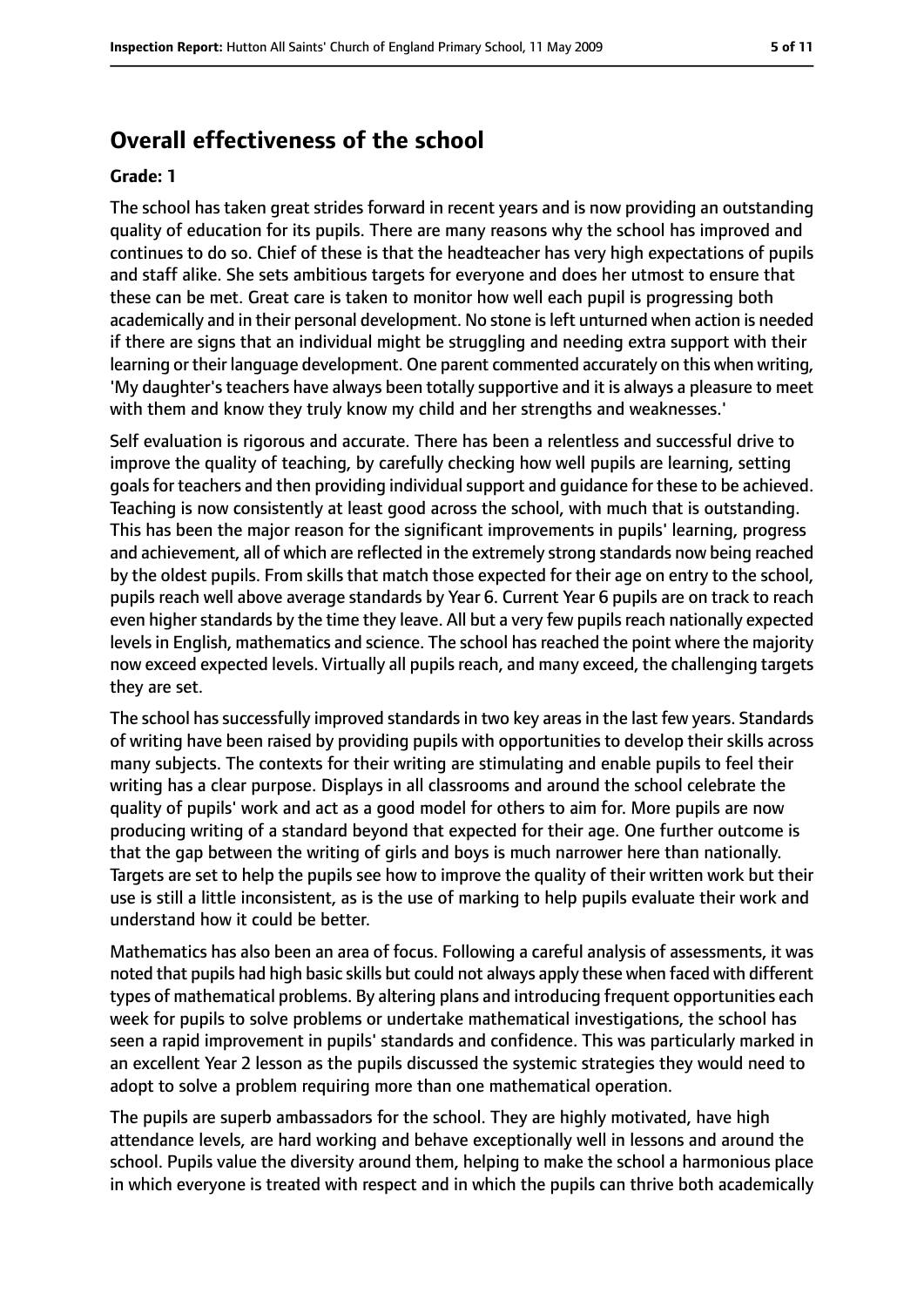and socially. This is largely because they feel so valued by everyone and encouraged to do their best. They are sure that any problems will be dealt with constructively and are confident that there is always someone to confide in if they have a concern. They thoroughly enjoy school and speak with particular fondness about the wide range of activities provided beyond the normal curriculum. These factors underpin their outstanding personal development. This and their academic achievements give the pupils a very firm foundation for the future.

The school rightly promotes equally high standards across the non tested subjects, by providing more interesting and stimulating experiences for all pupils. Linking learning across these subjects is the key priority for the next stage of its development. It has already made a good start in this respect. Residential trips, including one to France for Year 6 pupils, for example, are a highlight of their year. These add much to their sense of community and team spirit. Older pupils take great delight in helping younger ones with their reading, organising activities in the playground or having a voice in school developments through their council. Pupils show how deeply and sensitively they can reflect on important issues, such as when Year 4 were seen responding to a short animated film about homelessness by thoughtfully analysing the characters' feelings. Activities such as the visit by a group of Zulus from South Africa are used very well to develop pupils' sharp awareness of the wider world. Through the focus on sport and sensible eating, pupils develop an excellent understanding of how to adopt a healthy lifestyle.

Parents are very much in support of the school and all that it provides for their children. They are very happy that their children's care and welfare is given the highest priority by all staff. One parent aptly summed up the views of many when writing 'Hutton All Saints is a wonderful school. Both of my children have progressed well and have become happy and confident.'

Senior staff and governors have a very clear picture of the school's qualities and how they intend to bring about secure improvements. Newer staff fit quickly into the school and plans are in place for them to develop their skills so they can undertake greater leadership roles as they become more experienced. Governors are a great asset in the drive for further improvement. They are well led by an astute and experienced chair. Governors are very ambitious for the school and the pupils. They share in determining the school's direction and challenge the headteacher and her staff to do even better. These outstanding features of the school's leadership and management place it in an excellent position to maintain recent improvements and meet its future goals.

#### **Effectiveness of the Early Years Foundation Stage**

#### **Grade: 2**

Children make good progress in Reception so that many have exceeded their goals in all areas of learning by the time they enter Year 1. The stage is well led and the staff work closely together as a united team. The children make great progress in their personal development because of the focus by all adults on encouraging them to become independent. The children play well together, are able to take responsibility for choosing activities and can explain to adults what they are doing. They concentrate well on the variety of activities set out for them. Their behaviour is very good. All adults closely support the children's learning but they miss opportunities at times to encourage their speaking and listening. This is partly because they do not always let the children lead discussions. Those who need additional support with their learning or language development also make good progress.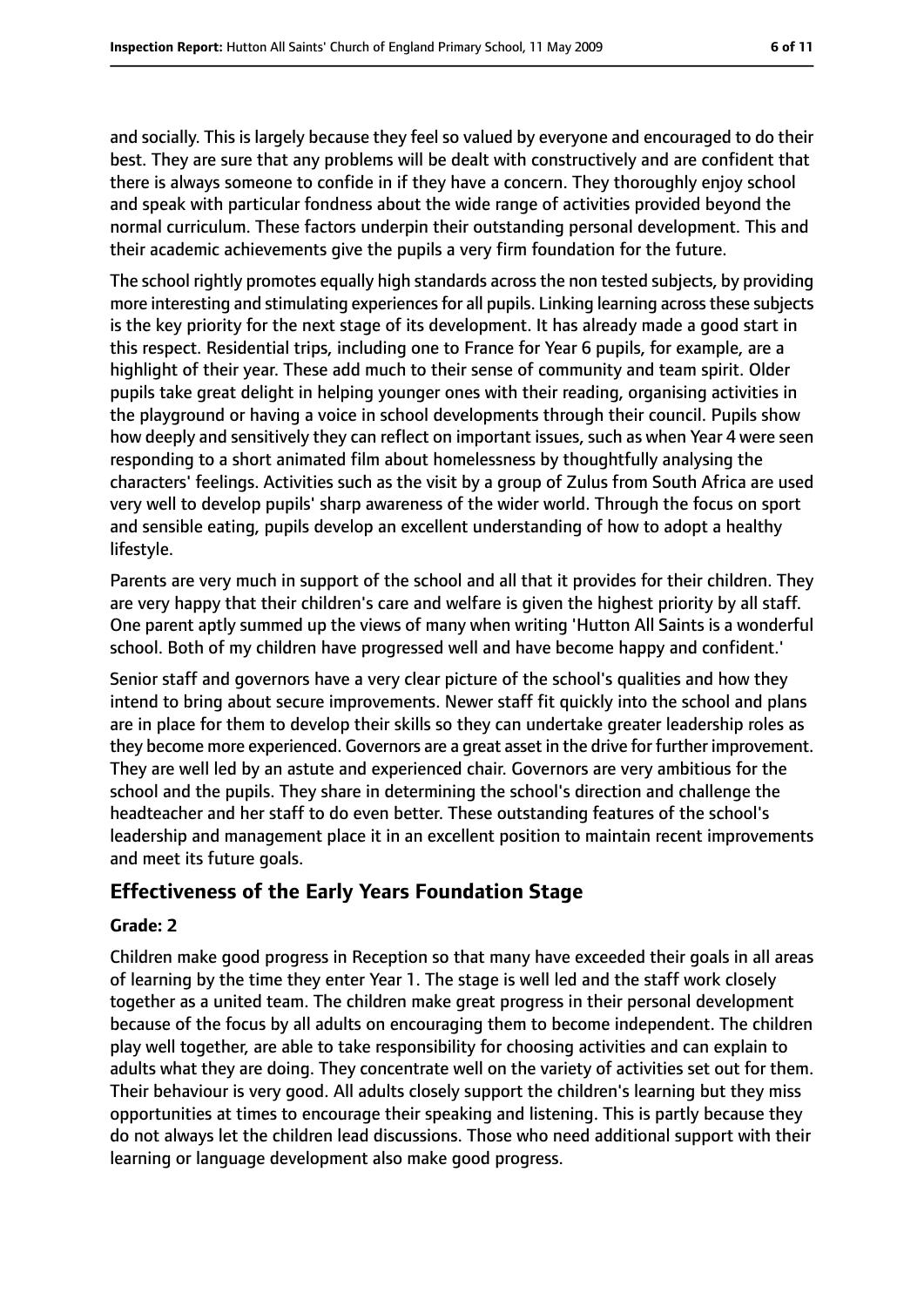The outdoor classroom has been developed well, although there is scope for it to focus more sharply on all areas of development and it is currently not accessible to the children who have moved in with the Year 1 class. Resolving this matter is a priority within the school's future plans.

Parents are very pleased with all that Reception offers their children. They speak particularly warmly about the way their children were inducted into the class. One parent encapsulated the views of many when writing, 'The settling-in arrangements into Reception are exceptional, ensuring that the school and the teachers are familiar with the children before they commence their school life.' Parents are happy with the high quality of the arrangements to keep their children safe and are kept frequently informed of their children's progress and involved in setting each term's targets.

#### **What the school should do to improve further**

- Move forward with plans to make learning more stimulating by linking learning across all subjects.
- Bring greater consistency to the way marking is used to help pupils meet their individual targets.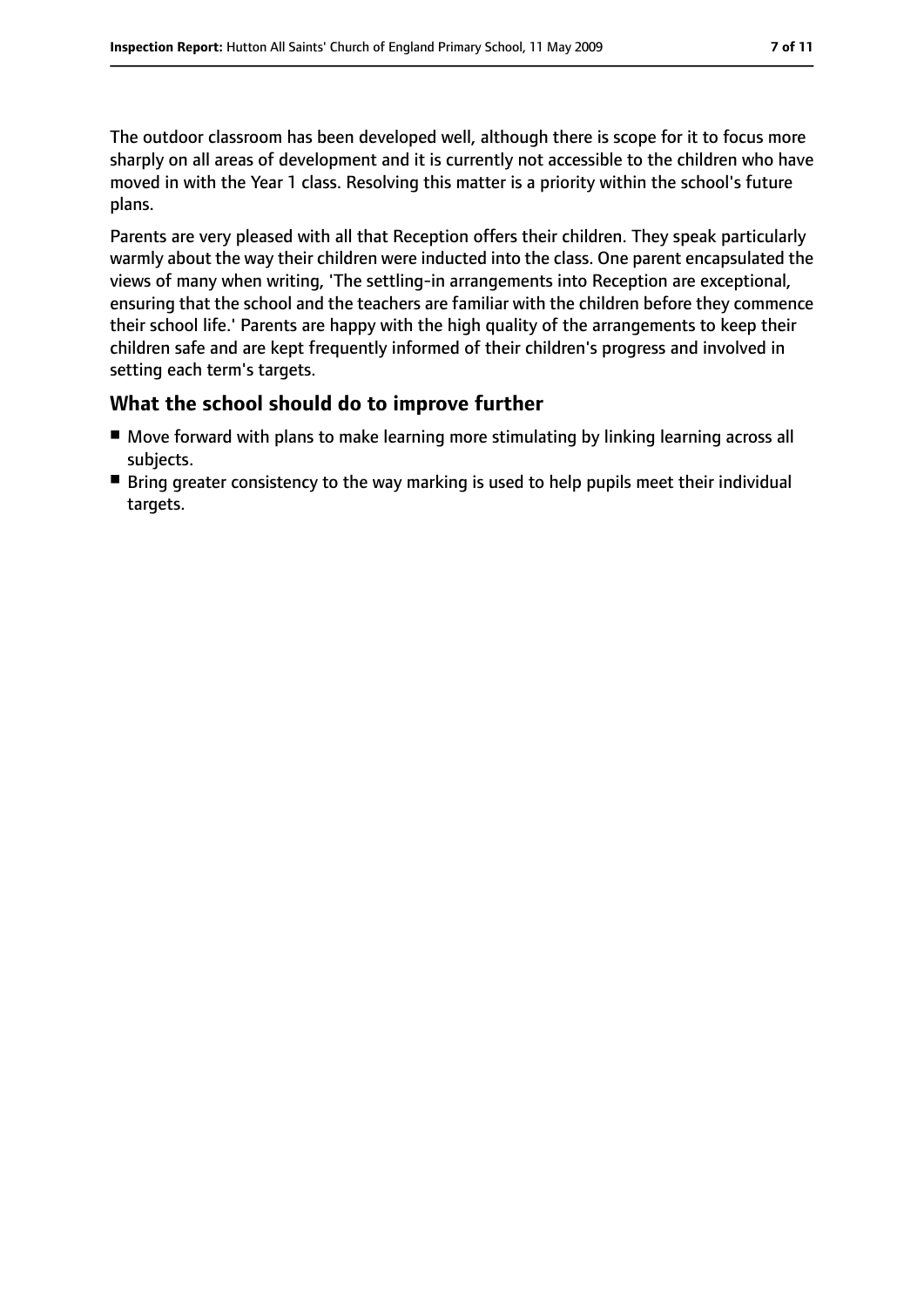**Any complaints about the inspection or the report should be made following the procedures set out in the guidance 'Complaints about school inspection', which is available from Ofsted's website: www.ofsted.gov.uk.**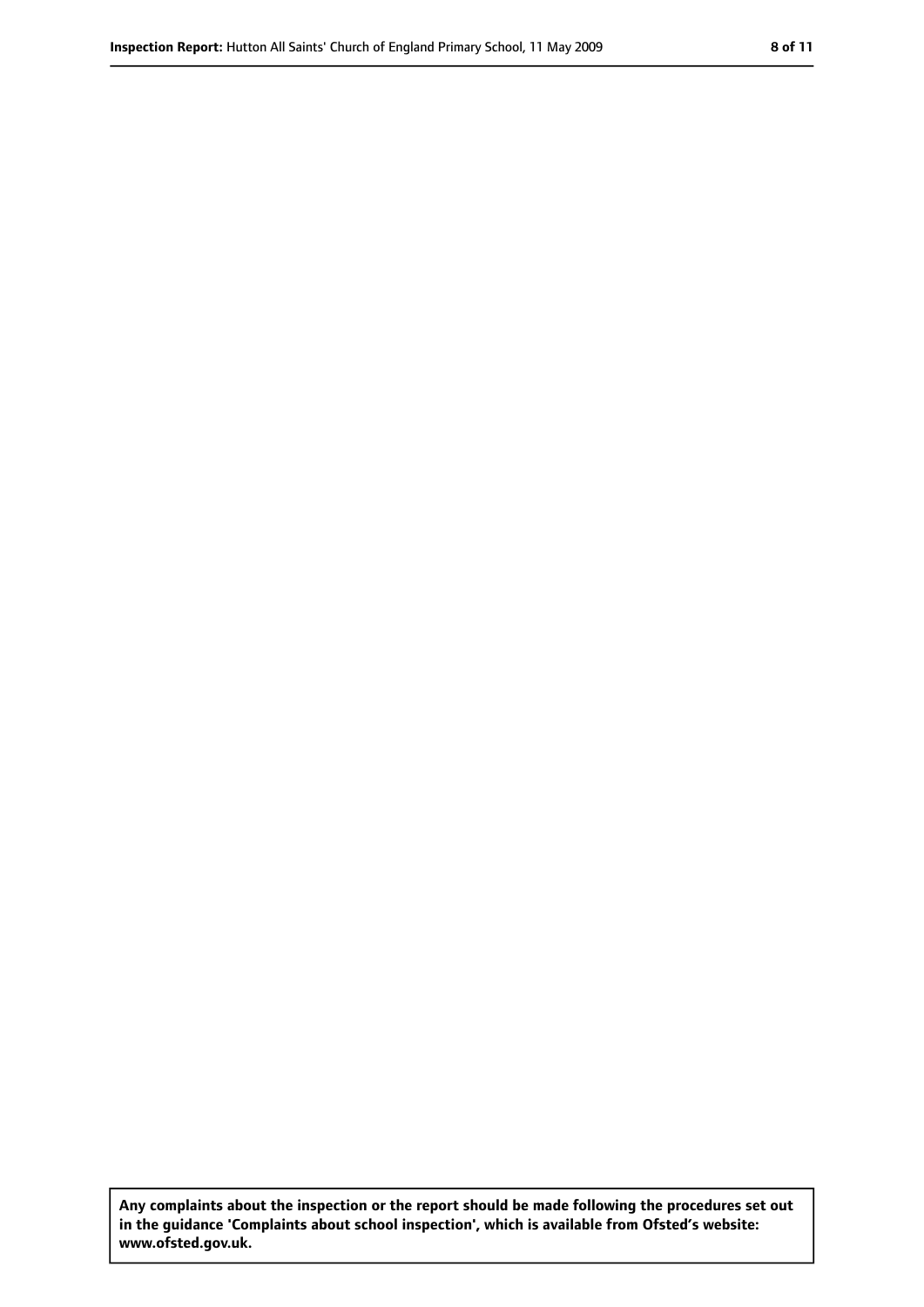# **Inspection judgements**

| \ Key to judgements: grade 1 is outstanding, grade 2 good, grade 3 satisfactory, and | <b>School</b>  |
|--------------------------------------------------------------------------------------|----------------|
| arade 4 inadequate                                                                   | <b>Overall</b> |

#### **Overall effectiveness**

| How effective, efficient and inclusive is the provision of<br>education, integrated care and any extended services in meeting the<br>needs of learners? |     |
|---------------------------------------------------------------------------------------------------------------------------------------------------------|-----|
| Effective steps have been taken to promote improvement since the last<br>inspection                                                                     | Yes |
| How well does the school work in partnership with others to promote learners'<br>well being?                                                            |     |
| The capacity to make any necessary improvements                                                                                                         |     |

## **Effectiveness of the Early Years Foundation Stage**

| How effective is the provision in meeting the needs of children in the<br><b>EYFS?</b>       |  |
|----------------------------------------------------------------------------------------------|--|
| How well do children in the EYFS achieve?                                                    |  |
| How good are the overall personal development and well-being of the children<br>in the EYFS? |  |
| How effectively are children in the EYFS helped to learn and develop?                        |  |
| How effectively is the welfare of children in the EYFS promoted?                             |  |
| How effectively is provision in the EYFS led and managed?                                    |  |

#### **Achievement and standards**

| How well do learners achieve?                                                               |  |
|---------------------------------------------------------------------------------------------|--|
| $\vert$ The standards <sup>1</sup> reached by learners                                      |  |
| $\mid$ How well learners make progress, taking account of any significant variations $\mid$ |  |
| between groups of learners                                                                  |  |
| How well learners with learning difficulties and/or disabilities make progress              |  |

#### **Annex A**

<sup>&</sup>lt;sup>1</sup>Grade 1 - Exceptionally and consistently high; Grade 2 - Generally above average with none significantly below average; Grade 3 - Broadly average to below average; Grade 4 - Exceptionally low.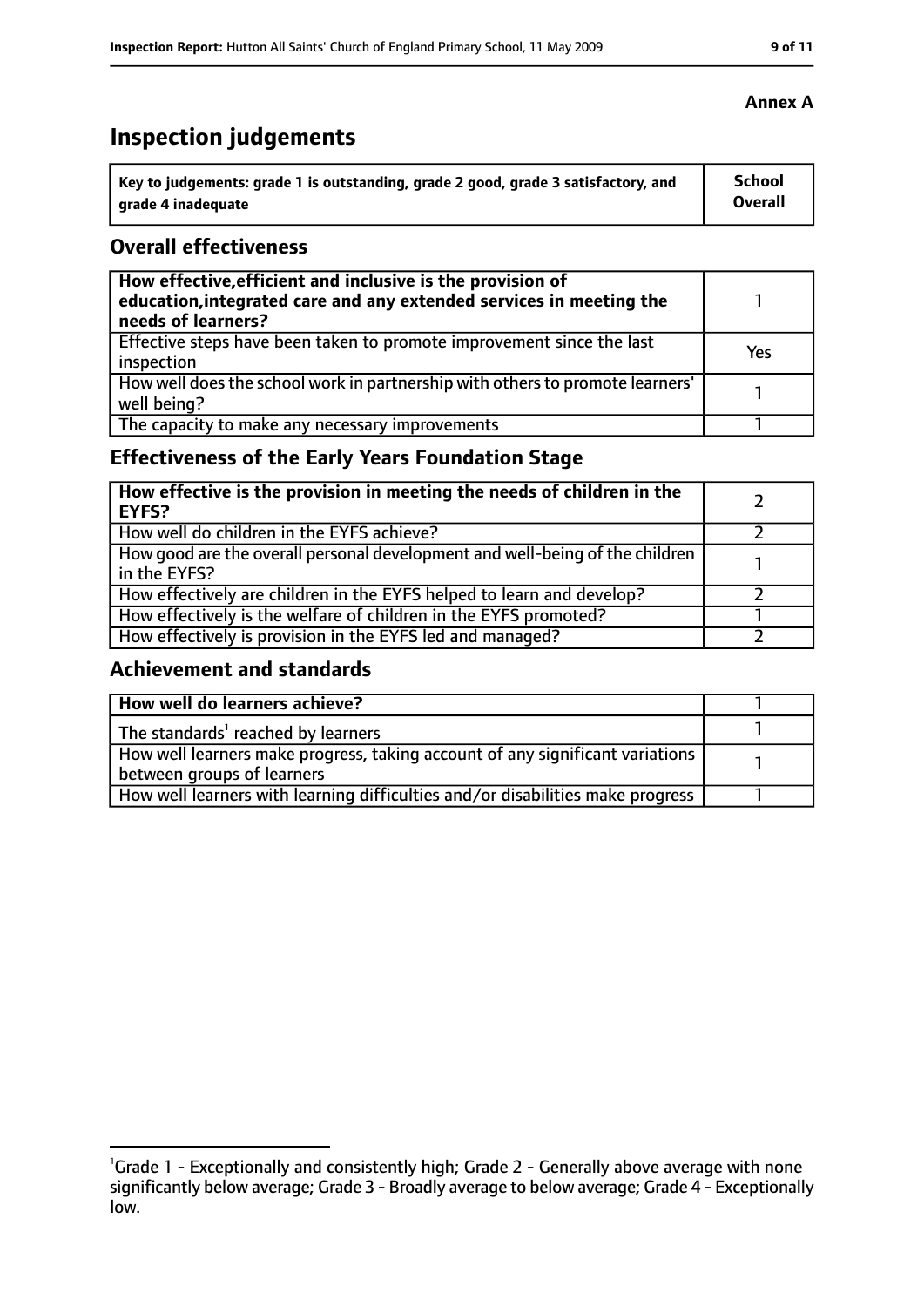## **Personal development and well-being**

| How good are the overall personal development and well-being of the<br>learners?                                 |  |
|------------------------------------------------------------------------------------------------------------------|--|
| The extent of learners' spiritual, moral, social and cultural development                                        |  |
| The extent to which learners adopt healthy lifestyles                                                            |  |
| The extent to which learners adopt safe practices                                                                |  |
| The extent to which learners enjoy their education                                                               |  |
| The attendance of learners                                                                                       |  |
| The behaviour of learners                                                                                        |  |
| The extent to which learners make a positive contribution to the community                                       |  |
| How well learners develop workplace and other skills that will contribute to<br>their future economic well-being |  |

# **The quality of provision**

| How effective are teaching and learning in meeting the full range of<br>learners' needs?                |  |
|---------------------------------------------------------------------------------------------------------|--|
| How well do the curriculum and other activities meet the range of needs and<br>  interests of learners? |  |
| How well are learners cared for, quided and supported?                                                  |  |

## **Leadership and management**

| How effective are leadership and management in raising achievement<br>and supporting all learners?                                              |           |
|-------------------------------------------------------------------------------------------------------------------------------------------------|-----------|
| How effectively leaders and managers at all levels set clear direction leading<br>to improvement and promote high quality of care and education |           |
| How effectively leaders and managers use challenging targets to raise standards                                                                 |           |
| The effectiveness of the school's self-evaluation                                                                                               |           |
| How well equality of opportunity is promoted and discrimination eliminated                                                                      |           |
| How well does the school contribute to community cohesion?                                                                                      |           |
| How effectively and efficiently resources, including staff, are deployed to<br>achieve value for money                                          |           |
| The extent to which governors and other supervisory boards discharge their<br>responsibilities                                                  |           |
| Do procedures for safequarding learners meet current government<br>requirements?                                                                | Yes       |
| Does this school require special measures?                                                                                                      | <b>No</b> |
| Does this school require a notice to improve?                                                                                                   | <b>No</b> |